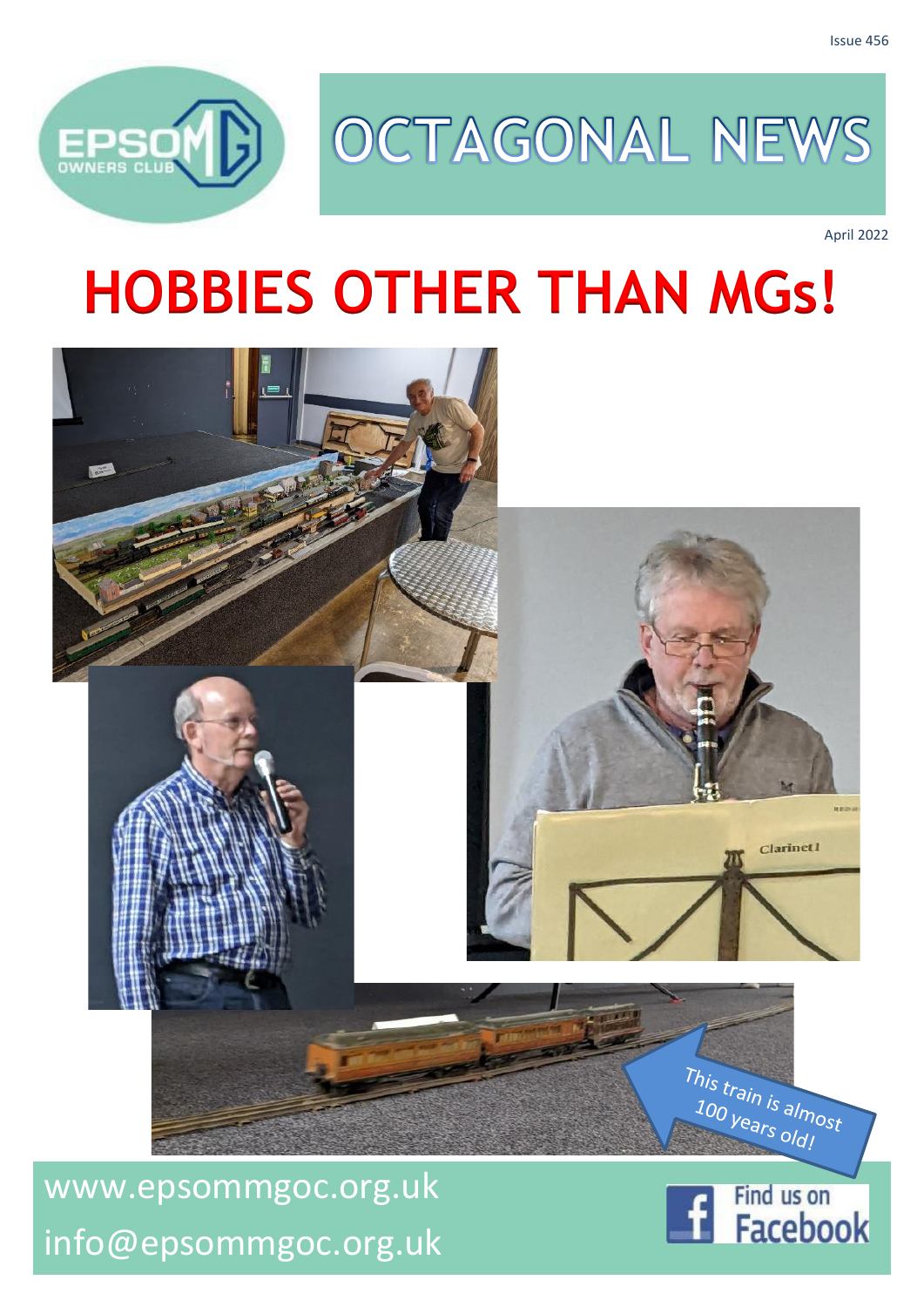### EVENTS

#### Monthly meetings are on the first Thursday in the month from 7.30pm in The Times Square Room, Sutton United Football Club, Gander Green Lane, Sutton SM1 2EY

## WHAT'S PLANNED

| Click a name for the contact details if not shown<br><b>APRIL</b> |         |                                                                                                                                               |  |  |  |
|-------------------------------------------------------------------|---------|-----------------------------------------------------------------------------------------------------------------------------------------------|--|--|--|
| Thursday 7                                                        | 7.30pm  | Club Night - Bingo                                                                                                                            |  |  |  |
| Tuesday 12<br>12.30pm                                             |         | Lunchtime Natter at Watermill, Reigate Rd, Dorking RH4 1NN                                                                                    |  |  |  |
|                                                                   |         | contact Nigel Taylor                                                                                                                          |  |  |  |
| Sunday 16                                                         |         | Brooklands Easter Classic Gathering click here for info                                                                                       |  |  |  |
| Wednesday 20<br>From 6.30pm                                       |         | Evening Natter at The Blue Ball, Deans Lane, Walton-on-the-Hill KT20 7UE                                                                      |  |  |  |
|                                                                   |         | contact Nigel Taylor                                                                                                                          |  |  |  |
| Saturday 24<br>2.30pm                                             |         | National Drive It Day to Lunch at Billy's Bistro followed by live music at the Royal                                                          |  |  |  |
|                                                                   |         | British Legion, Grub St, Limpsfield RH8 0SJ contact Margaret Billinge                                                                         |  |  |  |
| Weekend 29 April-2 May                                            |         | Club weekend to the Cotswolds - fully booked contact Nigel Taylor                                                                             |  |  |  |
| <b>MAY</b>                                                        |         |                                                                                                                                               |  |  |  |
| Thursday 5                                                        | 7.30pm  | Monthly meeting - talk by Niamh and Mel from Young Lives versus Cancer                                                                        |  |  |  |
| Sunday 15                                                         |         | MGs in the Park, Solent MGOC click here for info                                                                                              |  |  |  |
| Tuesday 17                                                        | 12.30pm | Lunchtime Natter at Onslow Arms, The Street, West Clandon GU4 7TE                                                                             |  |  |  |
|                                                                   |         | contact Nigel Taylor                                                                                                                          |  |  |  |
| Saturday 21                                                       |         | Club stand at Victor Seymour Infants School Car Show and Spring Fair, Denmark                                                                 |  |  |  |
|                                                                   |         | Road Carshalton SM5 2JE - contact Paul Colman                                                                                                 |  |  |  |
| Wednesday 25<br>7pm SHARP                                         |         | Gourmet Evening at Brooks Restaurant at Brooklands College, Heath Road,                                                                       |  |  |  |
|                                                                   |         | Weybridge, KT13 8TT contact Nigel Taylor                                                                                                      |  |  |  |
| <b>UPCOMING EVENTS</b>                                            |         |                                                                                                                                               |  |  |  |
| Thursday 9 June                                                   |         | Club Night Jubilee Quiz NOTE THE MEETING HAS MOVED TO THE SECOND                                                                              |  |  |  |
|                                                                   |         | THURSDAY BECAUSE OF JUBILEE CELEBRATIONS AT SUFC                                                                                              |  |  |  |
| Weekend 11/12 June                                                |         | MG Live 2022 at Silverstone click here for info                                                                                               |  |  |  |
| Sunday 12 June                                                    |         | Lunch at Peacock, Henton and after at Foggy and Alexis'                                                                                       |  |  |  |
| Sunday 12 June                                                    |         | Bromley Pageant click here for info                                                                                                           |  |  |  |
| Sunday 12 June                                                    |         | Southampton & New Forest MGOC New Forest Run click here for info                                                                              |  |  |  |
| Sunday 19 June                                                    |         | MGs in the Park, Cotswold Wildlife Park. Click here for more info                                                                             |  |  |  |
| Saturday 2 July                                                   |         | Club stand - Green Lane Primary and Nursery School                                                                                            |  |  |  |
|                                                                   |         | 4 Green Lane, Worcester Park KT4 8AS - contact Paul Colman                                                                                    |  |  |  |
| Wednesday 7 July                                                  |         | Monthly meeting - Pride of Ownership - get polishing!                                                                                         |  |  |  |
| Sunday 10 July                                                    |         | Sutton Green Fair more information in the Car Events section of this newsletter                                                               |  |  |  |
| Sunday 17 July                                                    |         | Surrey Run to www.milestonesmuseum.org.uk/                                                                                                    |  |  |  |
| Sunday 14 August                                                  |         | Club stand - Cranleigh Classic Car Show, Bookhurst Road, GU6 7DW (on the B2127)<br>4 Green Lane, Worcester Park KT4 8AS - contact Paul Colman |  |  |  |
|                                                                   |         |                                                                                                                                               |  |  |  |
| Weekend 19-21 August                                              |         | MG & Triumph weekend - CANCELLED<br>Cordles' Run                                                                                              |  |  |  |
| Sunday 21 August<br>Weekend 26-28 August                          |         | Silverstone Classic www.silverstone.co.uk/classic-car-clubs                                                                                   |  |  |  |
| Sunday 4 September                                                |         | WSMGOC South Downs Run wsmgoc.co.uk/south-downs-run.html                                                                                      |  |  |  |
| Sunday 25 <sup>th</sup> September                                 |         | Club stand - Carshalton Riding for the Disabled, Woodmansterne Road SM5 4DT -                                                                 |  |  |  |
|                                                                   |         | contact Paul Colman                                                                                                                           |  |  |  |
| Sunday 25 September                                               |         | MGB at 60, British Motor Museum Gaydon click here for info                                                                                    |  |  |  |
| Weekend 11-13 November                                            |         | National Classic Car Show, NEC Birmingham www.necclassicmotorshow.com/                                                                        |  |  |  |
| DATE FOR THE DIARY                                                |         | January 28 <sup>th</sup> 2023 – Dinner Dance and Annual Awards                                                                                |  |  |  |
| All events are undertaken at Members' own risk                    |         |                                                                                                                                               |  |  |  |
|                                                                   |         |                                                                                                                                               |  |  |  |

CUT-OFF FOR THE NEXT NEWSLETTER IS SATURDAY 23 APRIL Send any entries or photos to [kimshros@gmail.com](mailto:kimshros@gmail.com)

Copies of this newsletter and back issues can be download from the [Newsletters section](http://www.epsommgoc.org.uk/epsom-mgoc-newsletters/) of the website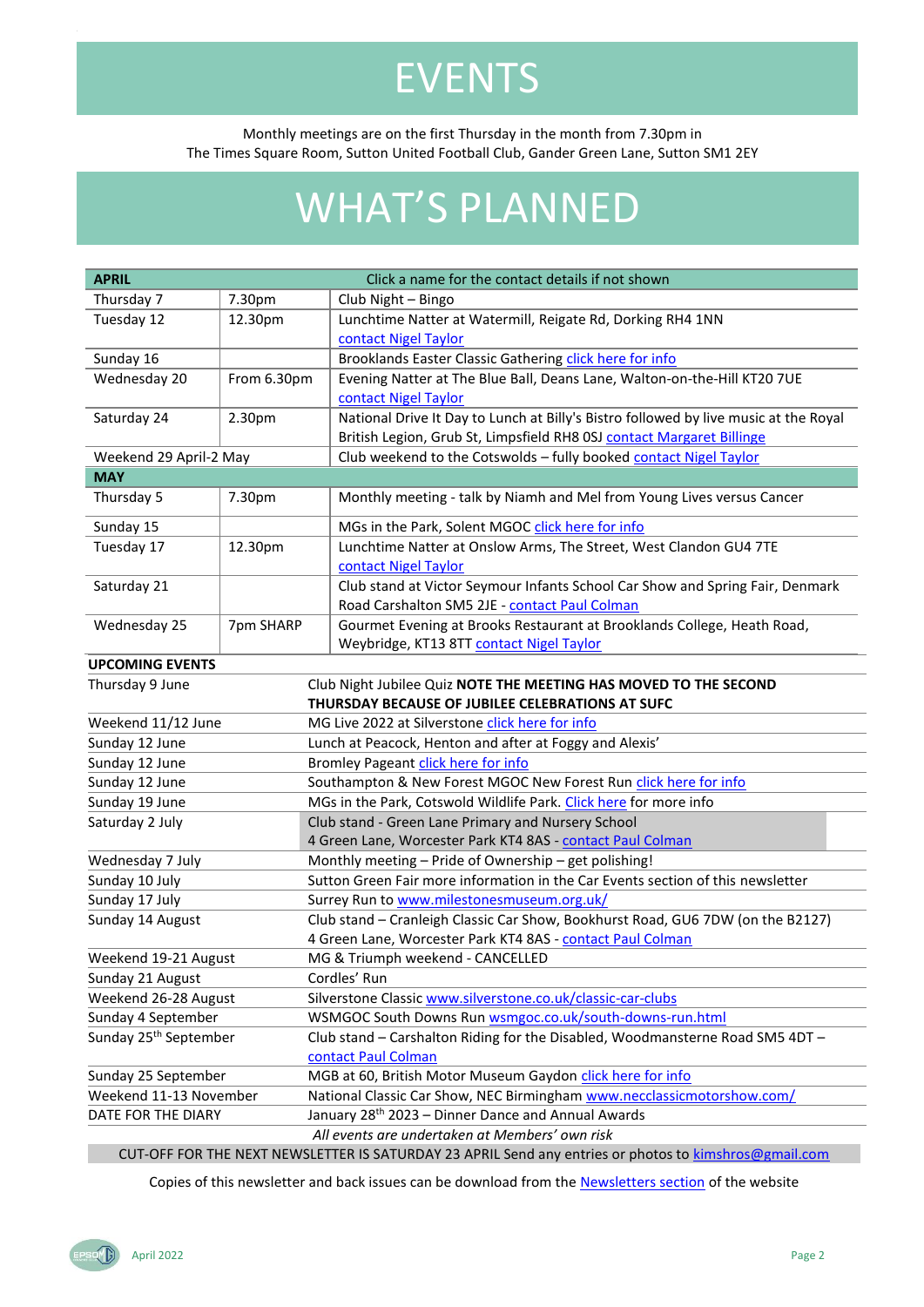### EDITOR'S ETCHINGS

Hello everyone. As I write it is lovely outside – I hope it lasts to the monthly meeting! Annoyingly, I'm stuck indoors having tested positive for the dread Omicron – it just goes to prove that we must all continue with our Lateral Flow Tests if we are going out anywhere.

I really enjoyed the Hobbies Evening: the trains were great, the postcards fascinating and the clarinet absolutely beautiful. A big thank you to all involved for the not inconsiderable effort you made to make sure the evening was so very interesting. I have heard groans about this evening's Bingo evening but I hope you find it fun!!

The calendar is very full through the summer and hopefully Cleo will not be too grumpy about having to squidge into the TF with her bro'  $\odot$ !

Kim

## SOCIAL SCENE

**Sunday 24 April –** This date sees National Drive It Day [\(www.fbhvc.co.uk/drive-it-day\)](http://www.fbhvc.co.uk/drive-it-day) so why not drive your MG to a late lunch at Billy's Bistro at the Royal British Legion, Grub St, Limpsfield RH8 0SJ at 2 for 2.30pm. The cost per head is £14 for your choice of roasts or veggie option, which needs to be pre-ordered. Lunch is followed by live music from 4-7pm.

#### **Possible future events**

- Platinum Jubilee celebration BBQ and party
- London Walk

Happy Socialising, Margaret.

## MEMBERSHIP MUSINGS

We have now had 88 membership applications for 2022, which is just below where we were this time last year. However, some 20 + members have not yet renewed from 2021 – should you wish to renew, please contact me for an application form or use the form on the website [www.epsommgoc.org.uk.](www.epsommgoc.org.uk) There is also a blank application in last month's Newsletter.

We had no new members last month but do remember to promote the Club if you happen to meet a fellow MG Owner and I have summary forms of what is available from the Club with me at monthly meetings.

#### Malcolm

## CHAIRMAN'S CHATTERINGS

#### **Hobbies Night**

It is difficult to judge how well a Hobbies Night will be received by the members at a monthly meeting. It was, therefore, very pleasing to see the interest expressed by the membership at the March monthly meeting for model railways, postcards and music played on three different clarinets.

Thanks are due to John "Foggy" Brooke for bringing his 95-year-old electric model trains; to Nigel Swann for his excellent display of more modern model railway engines and carriages; to Richard Cordle for his postcard presentation and, finally, to Tony Briant for playing several pieces on his three different clarinets. A good night was had by all.

That's all from me this month. Keep safe and well. Eric

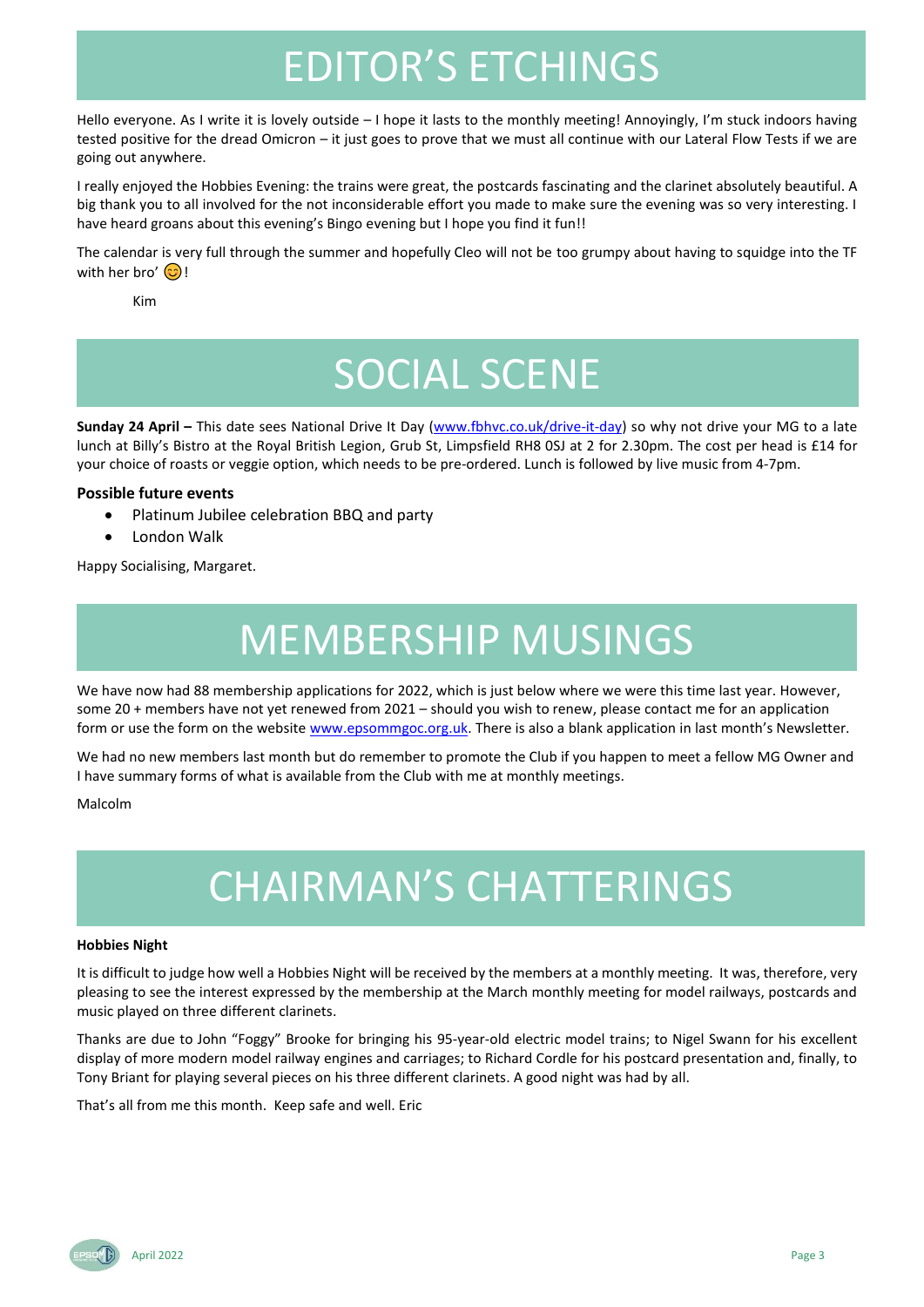### SECRETARY'S SCRIBBLINGS

March started with club night featuring a hobbies evening, when we got an opportunity to see what some of our members do when they are not involved with their MGs. The evening started with a talk about model railways and the way train sets have developed over the years, being aimed at adult as much as children. We had two displays: a complete layout with stations and small town, as well as a separate vintage track. We then had a talk about collecting postcards, including the history of postcards, along with some fascinating early postcards featuring old pictures of local places we all know. Our final speaker talked about his clarinet, showed us the basics and explained the different clarinets available, and his preferences. This was finished with a lovely demonstration of him playing to the members. Thank you to all who took part.

I managed to get to the lunchtime natter at The Pheasant in Buckland which had a very good turnout and a very good lunch - indeed it was enjoyed so much that nobody wanted to leave. I couldn't get to the Wattenden Arms for the evening natter and Nigel does a great job organising these very pleasant get-togethers and he has another two natters organised for April with full details listed under upcoming events.

On 19th March, several members visited the RAF museum at Hendon. Thanks to Terry Smith for meeting and greeting the members for this great day out to a wonderful venue, always worth a visit.

April starts with a Bingo club night which I won't be able to attend as I will be strolling around the Lake District with my family. Hopefully it will be a bit of fun and, as the lottery advert used to say, "It could be you" that is a winner.

Linda and I have been out this week finalising our annual 'Cordles' run' We believe we have a venue sorted but are waiting for confirmation - hopefully this will be confirmed by next month. It will be our normal weekend with this year's date being Sunday 21st August

I did mention last month that booking for events was getting back to normal. Unfortunately dates are still being changed, and since I wrote that we have lost the popular events at Whiteley Village and Beddington Park for this year – don't forget to check the events under What's Planned to confirm upcoming event dates.

Happy Motoring, Richard

## CAR EVENTS

April can be a busy month for members if they wish as Brooklands Museum are holding an Easter Classic Car gathering on Saturday 16<sup>th</sup> and the following Sunday, the 24<sup>th</sup>, they are hosting the British Marques Day. Full details of both events can be found at [https://www.brooklandsmuseum.com/whats-on.](https://www.brooklandsmuseum.com/whats-on)

Also on Sunday 24th April, which is Classic Car Drive it Day, the Club has a social event at Limpsfield Chart British Legion and please see our Social Secretary's report for further information. With Club Stand activities starting to take place do keep an eye open for such events where you can represent the Club.

The MG Car Club have now confirmed that the Silverstone International weekend for MGs will take place over the weekend of  $11<sup>th</sup>/12<sup>th</sup>$  June and full information can be found on their website [by clicking here.](https://mglive.show/)

On Sunday 10<sup>th</sup> July the London Borough of Sutton are holding their Sutton Green Fair and they will welcome classic cars to this event. Should you be interested in supporting this event, please emai[l friendsofsuttongreen@gmail.com](mailto:friendsofsuttongreen@gmail.com) and they will then pass on your details to Ed Protheroe who is organising this part of the Fair. Cars will need to be on site by 11.30am and the Fair runs from 12 noon to 4pm.

Next month, I hope to be able to give members information on our Autumn Leaves Run in October/November 2022. Do keep an eye on our up to date information on page 2 of this newsletter where we also provide details of other MG and classic car events.

Malcolm, Membership Secretary

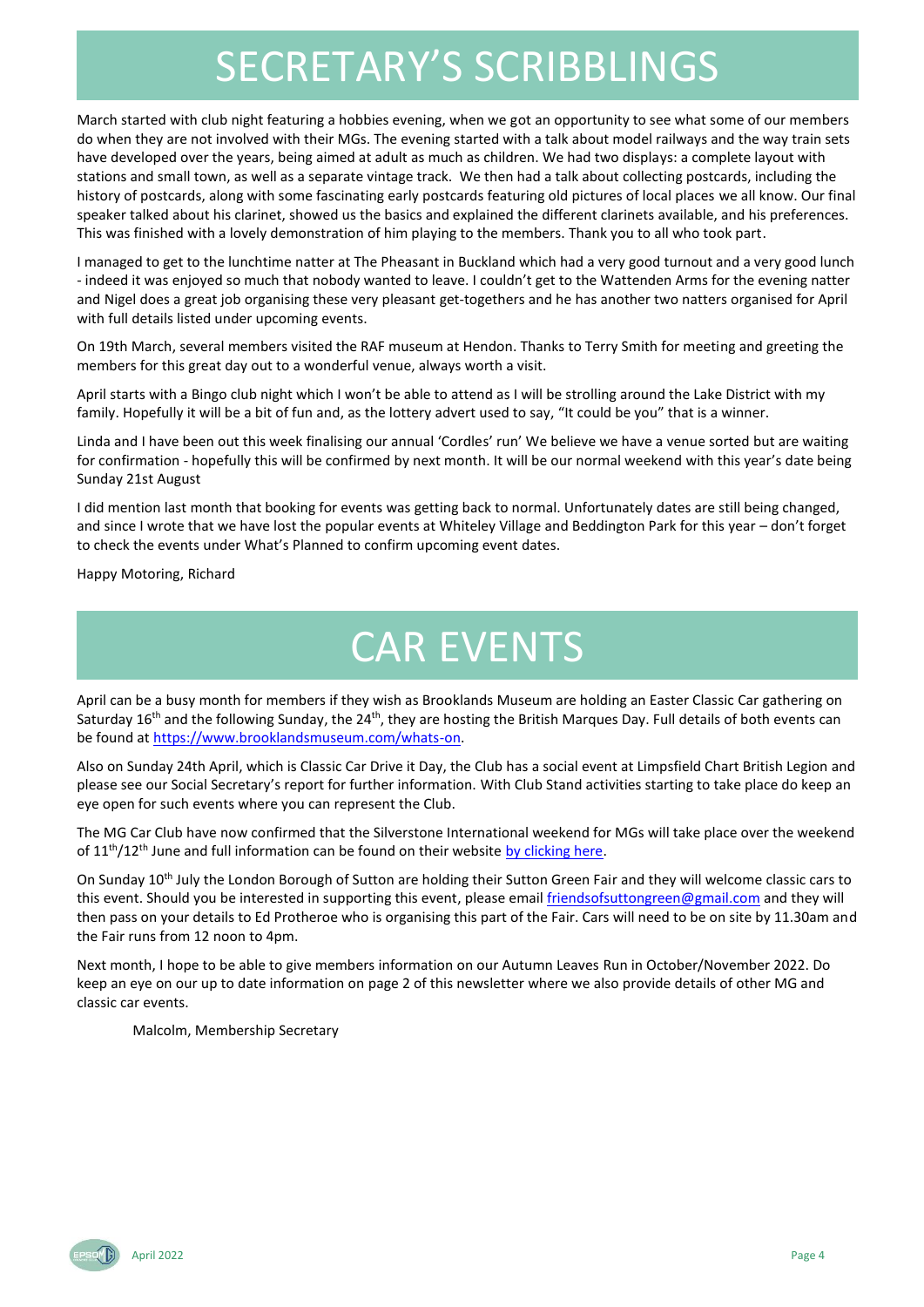### NATTERS NEWS

Natters are a great way for members to get together for a chat and a bite to eat at a local pub. New members are especially welcome, do come and join us and meet some of your fellow MGers. We rarely talk about cars but enjoy lots of other chat!

As Natters are a meal and drink at a local pub, these are always booked with the venue in advance. If there is no interest in a particular date, I cancel the booking about 5 days before so, if you would like to come along, contact me to book your place and make sure the pub has room for us rather than just turning up. My number is 07584 575 695 and my email is [nigel.taylor1@btinternet.com](mailto:nigel.taylor1@btinternet.com)

Here are the upcoming natters:

- $\epsilon$  From 12.30pm on Tuesday 12<sup>th</sup> April at The Watermill, Dorking, RH4 1NN
- From 6.30pm on Wednesday 20<sup>th</sup> April at The Blue Ball, Walton-on-the-Hill, KT20 7UE
- $\Rightarrow$  From 12.30pm on Tuesday 17<sup>th</sup> May at The Onslow Arms, West Clandon, GU4 7TE
- $\Rightarrow$  7pm sharp on Wednesday 25<sup>th</sup> May for a Gourmet Evening at Brooks Restaurant, Brooklands College, Weybridge, KT13 8TT (see below for more information)
- From 12 noon on Sunday 12<sup>th</sup> June lunchtime Natter at The Peacock, Henton, Chinnor, OX39 4AK for starters and/or mains, then afterwards to Foggy and Alexis Brooke's home for afters – more details next month.

Looking forward to nattering! Nige T

#### **EPSOM MGOC WHATSAPP GROUP**

I also run our WhatsApp group which members use to keep in touch and to share information or funnies. Members of the group sometimes even meet up for coffee at a local garden centre or cafe.

If you want to join the WhatsApp Group, please text me on 07584 575695, giving your name(s) email-address and phone number, so I can add you to the group.

Nige T

### BROOKLANDS COLLEGE GOURMET EVENING

We plan on returning to the fantastic restaurant at Brooks Restaurant at Brooklands College, Heath Road, Weybridge, KT13 8TT on Wednesday 25 May. For those of you who have not been there with us before, the restaurant is part of the catering department at Brooklands College and the chefs and front-of-house staff are all students. Situated within the picturesque grounds of the college, Brooks Restaurant offers the finest cuisine in a variety of styles prepared and cooked by the Masterchefs of the future.

If enough of us book, we can take over the whole restaurant which is laid out in tables of between 4 and 8. There is also a reasonably-priced pay bar where you can buy beer, wine and soft drinks. The exact cost is not yet available but it will be very reasonable, somewhere between £20 and £25 per head which includes a three course gourmet meal and last time we went several years ago, there were extras bits and pieces like an amuse bouche and petit-fours, together with coffee at the end. For those of you who didn't attend our previous visits, the evenings were fabulous with great service and yummy food.

One important note is that we MUST be seated by 7pm. We know this can be difficult for those of us who are still working but are hoping that many of you will be able to make it.

Nigel Taylor will be co-ordinating the evening and in order to make sure we reserve enough spaces so no-one is disappointed he needs names and numbers, together with a £5 per head deposit (this will be taken off the cost of the meal on the night).

To book, see Nigel at tonight's meeting or contact him on 07584 575 695 o[r nigel.taylor1@btinternet.com](mailto:nigel.taylor1@btinternet.com)

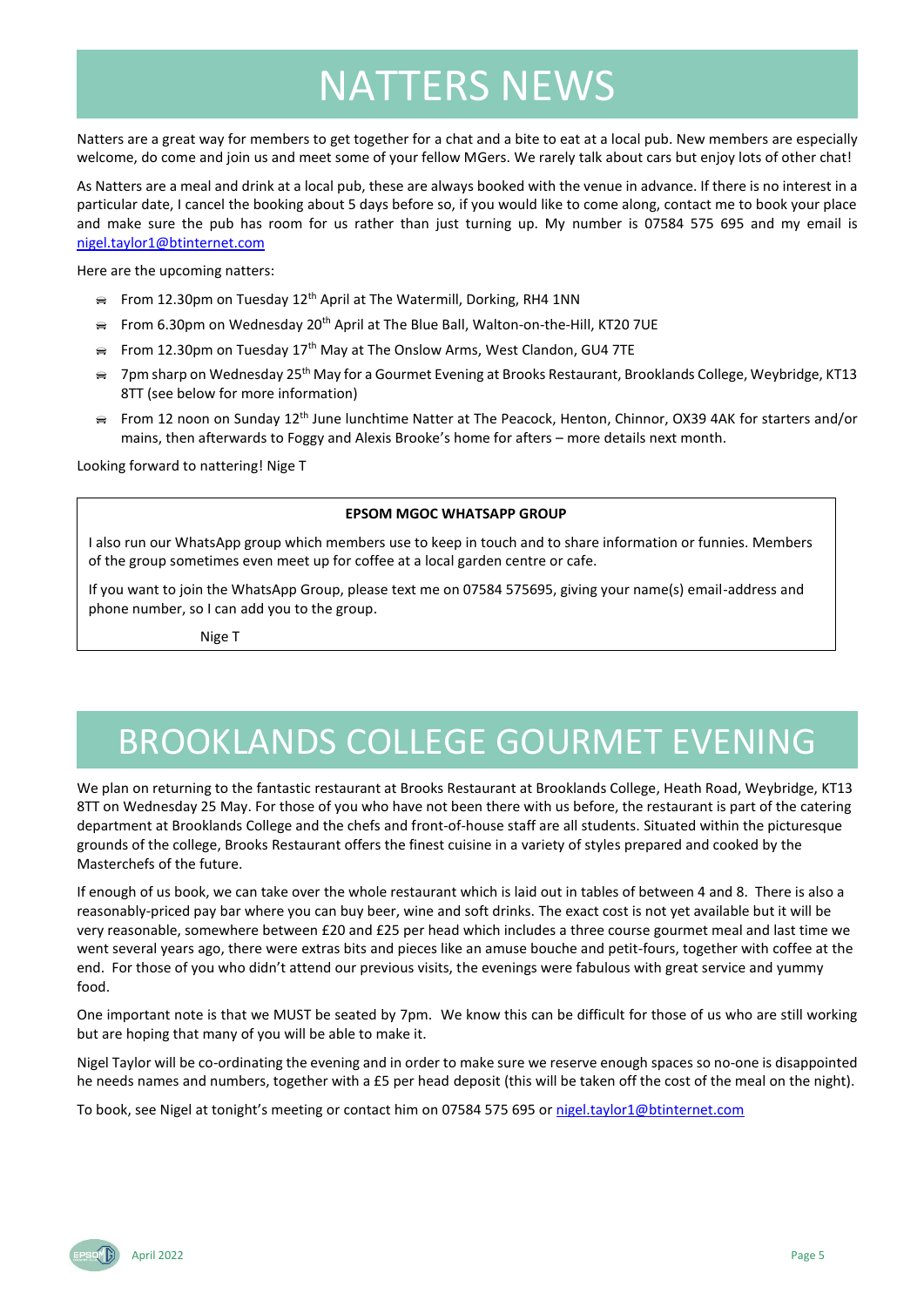### CLUB STAND

After what seems like a lifetime things are slowly coming back to life and mutterings of displays are becoming a reality.

Events in the planning stages are.

#### **Sat 21st May – Victor Seymour Infants School Car Show and Spring Fair, Denmark Road, Carshalton SM5 2JE.**

Bryan Young or I will be taking names for this event. Bryan has very kindly offered to sort things for this display. Please note the gazebo will not be present due to space at School. Places are limited and going fast so please let Bryan know as soon as possible.

#### **Saturday 11th June – Carshalton Park, Ruskin Road, Carshalton SM5 3DD**

We need to be onsite no later than 10 30am and exit not before 4.30pm as gates are marshalled. The public are admitted from 12 noon to 6pm. You can bring your own food or purchase there. Tea and Coffee will be discretely available all being well.

#### **Saturday 2nd July – Green Lane Primary and Nursery School, 4 Green Lane, Worcester Park KT4 8AS**

We need to be onsite by 10am or earlier as the event opens to the public at 11am finishing at 2pm. A Jubilee theme is the order of the day so if you wish to join in you may. Tea and coffee will be available.

#### **Sunday 14th August – Cranleigh Classic Car Show, Bookhurst Road. GU6 7DW** (on the B2127)

The CODE allowing you to be on the Club Stand is X46MYCP. The pre-registered cost is £7 and must be done no later than Tuesday 21 $st$  June. After this date you will be allocated a place in the general show car parking. Cost on the day is £15 if not registered. You may arrive from 7am up until 1pm. Tea and coffee will be available

#### **Sunday 25th September – Carshalton Riding For Disabled, Woodmansterne Road SM5 4DT.**

We are currently awaiting detailed information.

Sadly, there are two events not taking place this year. Beddington, which is unlikely to restart, and Whiteley Village which is destined to be ongoing from 2023 so we will look forward to that one.

I will take names for any of the above events and update info as I receive it. For information about any car stand, or to book your place, contact Paul Coleman on 01483 423169 or drop an email t[o paaablo@talktalk.net.](mailto:paaablo@talktalk.net)

Looking forward to our first display, Paul.

#### **ULEZ EXTENSION PROPOSAL**

As Editor of this newsletter, I thought that I would include here some information about the impact of London Mayor Sadiq Khan's proposal to extend the Ultra-Low Emission Zone (ULEZ) to cover all London Boroughs in 2023 which many members will have seen in the news. If you are not aware of this, there is more information on the BBC website [here](https://www.bbc.co.uk/news/uk-england-london-60608717) and you can check if your vehicle meets the criteria for non-chargeable entry into the ULEZ [here](https://tfl.gov.uk/modes/driving/check-your-vehicle/?intcmp=52335) and it should be born in mind that, at this stage, this is a proposal and no final decision has been made.

Some members have asked the Committee about the impact of this proposal on the Club and our cars. There is an exemption for historic vehicles which are over 40 years old (on a rolling basis) and for which an application has been made for an Historic Tax Class. All vehicles constructed before 1 January 1973 will be exempt from the ULEZ, regardless of commercial use or otherwise. There is more information [here.](https://tfl.gov.uk/modes/driving/ultra-low-emission-zone/discounts-and-exemptions#on-this-page-5)

This will still leave many members, not least the Editor, who will not be able to drive their main vehicle into the extended area. The Committee are aware that Sutton United FC's facilities, which we use for our monthly meetings, are within the proposed ULEZ extension, as are the venues for some of our Club stands and we are keeping a close eye on this. Personally, I was pleasantly surprised to learn that my 2005 TF is now on the list of vehicles who would not be subject to a charge to enter the ULEZ, so the impact may be lower than first thought (although my 2011 Vauxhall Meriva would be chargeable, and I am not sure I would be able to get anything from Ikea in the TF!).

Members should, of course, do (or not do) whatever they feel in reaction to the news, and this is simply information from me personally which members may be interested in. There is a petition on change.org which members may be interested to take a look at [here.](https://www.change.org/p/stop-sadiq-khan-expanding-the-ulez-to-all-the-london-borough-2023) Some members, particularly those who live in a London Borough, are contacting their MPs as they will be able to raise any concerns on their behalf. The Committee will be making contact with MGOC HQ to notify them of concerns around our vehicles.

Kim, Newsletter Editor

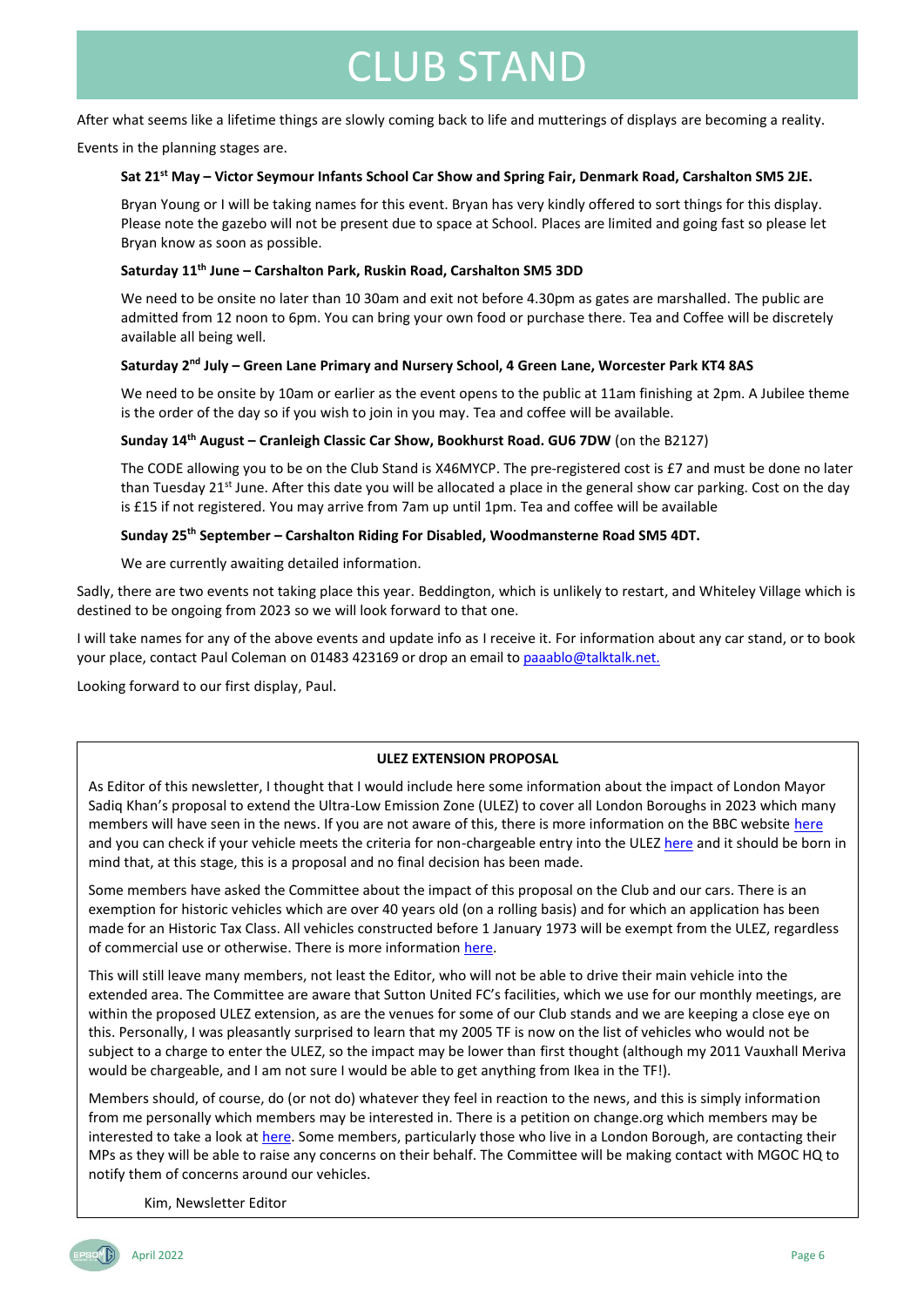### SURREY RUN 2022

I am writing this article on Sunday 20th March, having just watched the latest news roundup on the present, very worrying conflict that is being closely monitored by the whole world.

On a lighter note, I am pleased to say that our Surrey Run plans for a visit on JULY 17th to the MILESTONES MUSEUM in Basingstoke are all going well so far. Yesterday I travelled to the Restoration Show at the NEC in Birmingham and met up with Richard Monk, Jonathan Kimber and Matt Brown from the MGOC Headquarters who I must thank once again for the support that they have given to our Surrey Run event. There has always been a close relationship between Epsom and HQ and this meeting gave us the opportunity to catch up on a wide range of joint interests including our own national situation and the possible impact it may have on current event planning. As a side issue, I discovered that fuel in the Cambridge area has now exceeded £2 per litre. I must say that there is no evidence that this has put our participants off as I had a recent call from a group planning to travel from Wales, looking for local accommodation.



Foggy is starting to think about the route. This is a little tricky as Basingstoke is surrounded by a number of major roads but he always does a superb job. So, in summary, we are well on track with all the major details sorted but as ever there are still a few points to finalise. I will keep you informed as things progress.

I have added a form at the end of this article giving you all the booking details.

My very best regards to you all, Nigel

### .........................................................................................................................................................................................................

### SURREY RUN BOOKING FORM

| Name    |  |  |
|---------|--|--|
| Address |  |  |
|         |  |  |
| MG Type |  |  |
| Fmail   |  |  |

 $\square$  Cheque for £20 enclosed payable to EPSOM AREA MGOC

 $\square$  Paid £20 by bank transfer to:

| <b>Account Name</b> | Epsom Area MG Owners Club |
|---------------------|---------------------------|
| Account number      | 2046656                   |
| Sort code           | 20 24 61                  |
| Reference           | Surrey Run 22             |
|                     |                           |

Return with stamped self-addressed envelope to:

Pat Watson, 47 Newlands Way, Chessington, Surrey, KT9 2RW Tel: 020 8397 2008 Email: [patricia@watsonkt9.f9.co.uk](mailto:patricia@watsonkt9.f9.co.uk)

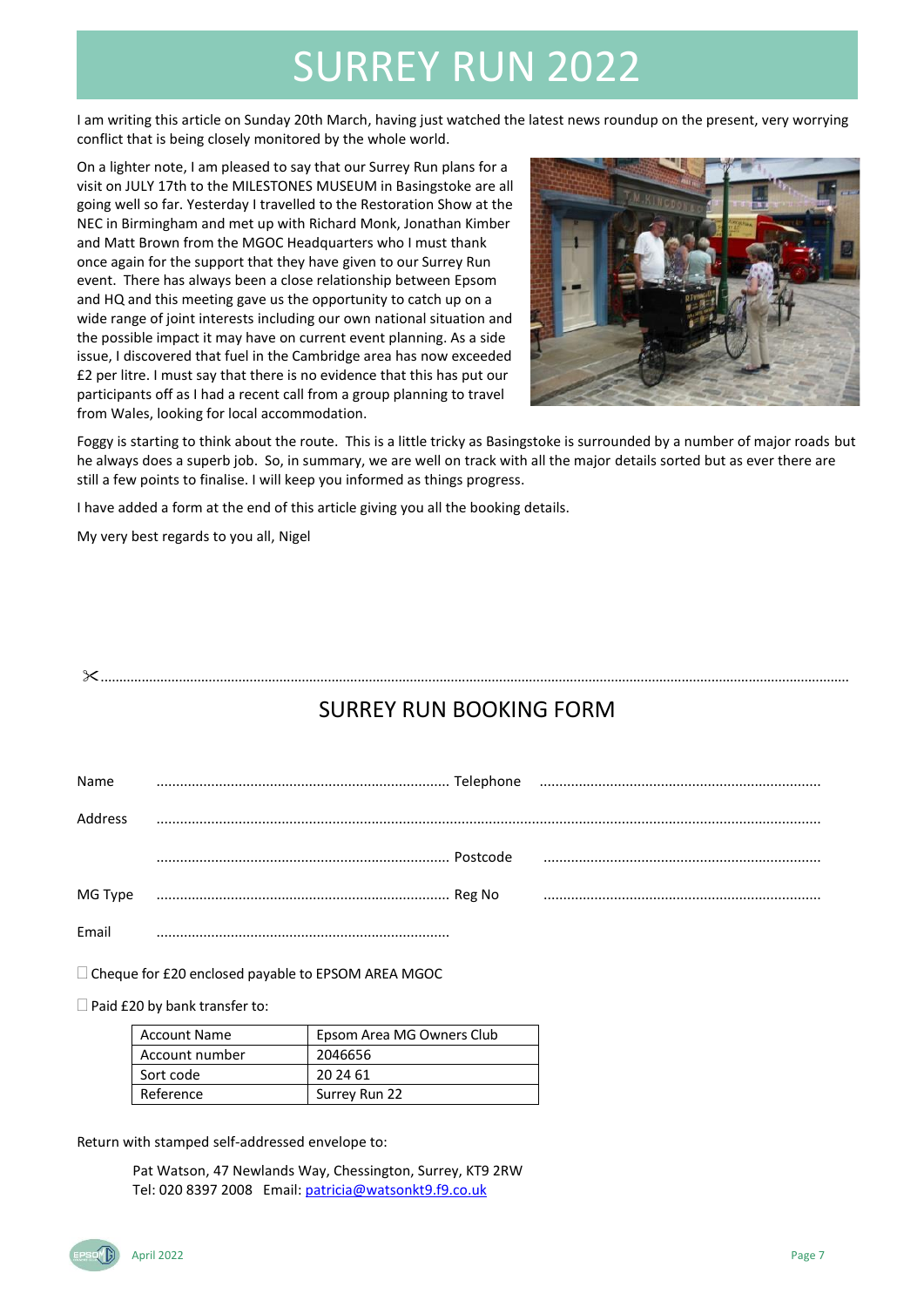### REGALIA

Tony Pearse is the Committee Member responsible for our fabulous Regalia. Sport your Club colours with pride or choose one of our lovely gifts for you, your family or friends. To buy any item, complete the order form below, including the reference number beside the item you want, and email it to anthony 2444@tiscali.co.uk or hand it to Tony at a Club Nights.

### **CLOTHING**



#### **MENS (SS16)**

Size: S/M/L/XL/XXL Colours: Black, burgundy, olive, deep navy, heather grey, light graphite, red, royal blue

#### **LADIES (SS82)**

Size: 8/10/12/14/16/18 (XS/S/M/L/XL/XXL) Colours: Azure, black, deep navy, fuchsia, heather grey, red, white.



#### **SWEATSHIRTS £17.50**

**FRUIT OF THE LOOM HOODIES £25**

**FRUIT OF THE LOOM (SS120)** Size: S/M/L/XL/XXL and chest 35-37/38- 40/41-43/44-46/47-49 Colours: Azure, black, bottle, burgundy, Deep Navy, Fuchsia, Heather Grey, Kelly (green), Light Graphite, Orange, Purple, Red, Royal Blue, White

**RUSSELL (762M)** (thicker version) Size: XS/S/M/L/XL/XXL/3XL/4XL or chest 34-36/36- 38/38-40/40-42/42-44/44-46, 46-48/48-50 Colours: Bottle green, bright royal blue, French navy, black, bright red, burgundy, classic red, light Oxford (grey), purple, sky blue, winter emerald (green)



#### **FRUIT OF THE LOOM POLO SHIRTS £15**

**MENS (SS11)** Size: S/M/L/XL/2XL/3XL/4XL/5XL Colours: Black, heather grey, navy, white, (mid-green), Kelly (light green), orange, sunflower (yellow) or white. purple, red, royal blue, sky blue, sunflower

#### **LADIES (SS86)**

Sizes 8/10/12/14/16/18

bottle green, burgundy, deep navy, emerald | purple, red, navy, deep navy, royal blue, sky blue, Colours: Black, bottle green, burgundy, heather grey,

#### **MENS TSHIRTS**

| FRUIT OF THE LOOM (SS10) £12.50                                                                                                                                                               | <b>RUSSELL HEAVYWEIGHT (010M) £17.50</b>                                                                                              |
|-----------------------------------------------------------------------------------------------------------------------------------------------------------------------------------------------|---------------------------------------------------------------------------------------------------------------------------------------|
| Size: S/M/L/XL/2XL/3XL/4XL/5XL<br>Colours: Black, heather grey, navy, white,<br>ash, bottle green, burgundy, classic olive,<br>deep navy, light graphite, red, royal Blue,<br>zinc, chocolate | Size: XS/S/M/L/XL/2XL/3XL/4XL<br>Colours: Black, bottle green, bright royal, classic red,<br>French navy, light Oxford, orange, white |
|                                                                                                                                                                                               |                                                                                                                                       |



### **WOMENS GILDAN V-NECK TSHIRTS £12.50**

V-neck premium (GD91) Size: 8-10/12-14/14-16/16-18 (S/M/L/XL/XXL) Colours: Azalea, black, Cornsilk, Heliconia, light blue, navy, red, royal blue, sapphire blue, sport grey, white

**CAPS £12.50**



#### BEECHFIELD (BB58) heavy cotton drill with stitched ventilation eyelets, pre-curved peak, fabric strap with tri-glide buckle.

Colour: Black, bottle green, bright royal, classic red, French navy, light grey, natural and white

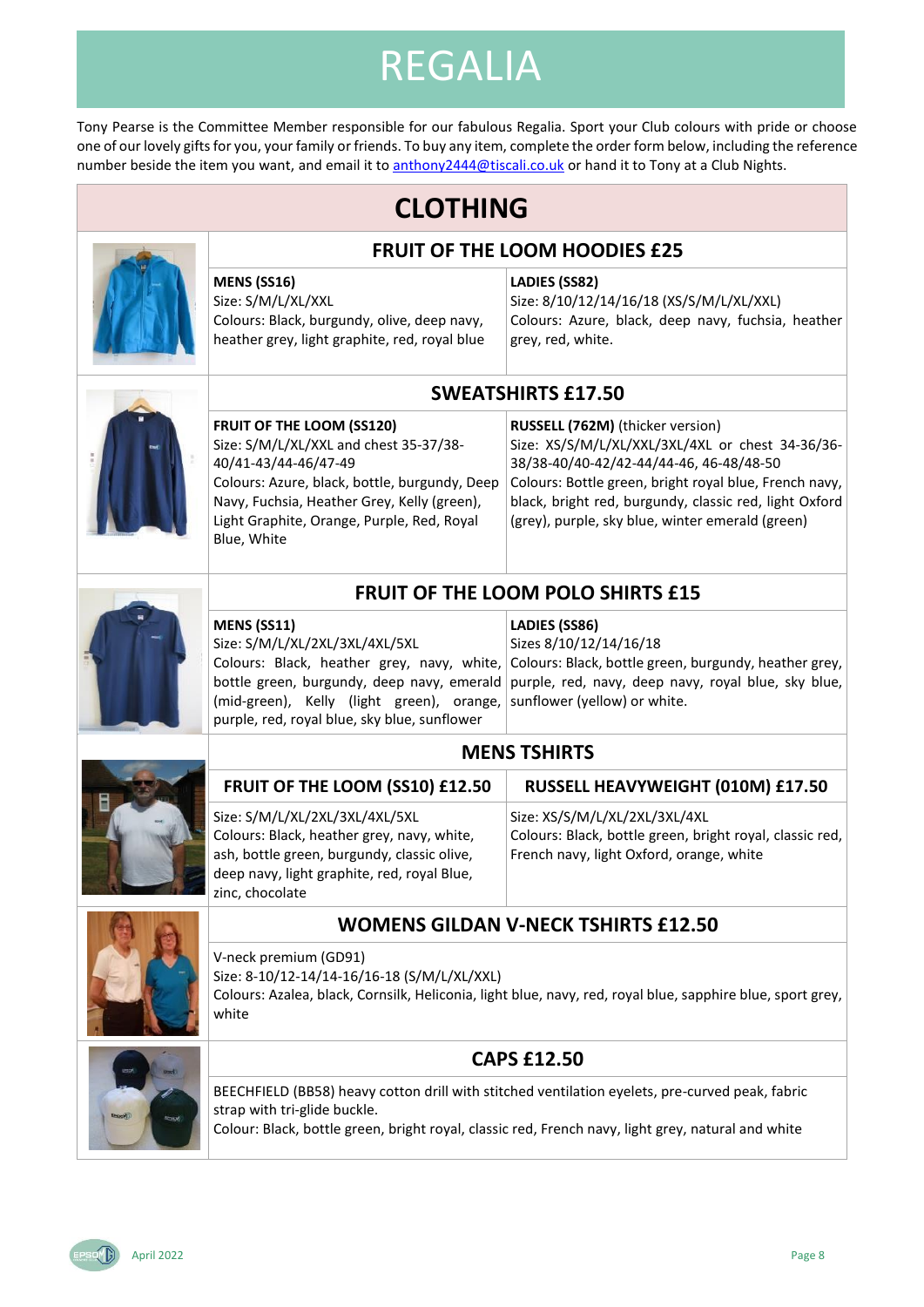### **OTHER ITEMS**

#### **MUMBLES BEAR £15**

Bears (MM016) are light brown and 30cm (12") tall. They can be ordered beautifully dressed in a coloured jumper, hoodie or t-shirt, embroidered with the famous Epsom MGOC logo. Choose from:

- Jumper: Cream, baby pink, baby blue, navy, white, red
- Hoodie: Fuchsia, navy, red, white
- T-shirt: Fuchsia, navy, red, white, sublimation white, baby blue, bottle green, burgundy, pink

| <b>METAL KEYRING £1.50</b>                                                        | <b>CREDIT CARD HOLDER £2</b>                    |  |  |  |
|-----------------------------------------------------------------------------------|-------------------------------------------------|--|--|--|
| Keyring with domed decal fob featuring the<br>Epsom Club logo                     | Plastic credit card holder with Epsom Club Logo |  |  |  |
| <b>CAR WINDOW STICKERS 50p</b>                                                    |                                                 |  |  |  |
| Not just for the car - why not buy one for home, shed, caravan or camper!         |                                                 |  |  |  |
| <b>PENS £1</b>                                                                    |                                                 |  |  |  |
| Wow your friends and family when you sign your autograph with a stylish club pen! |                                                 |  |  |  |

**REGALIA ORDER FORM**

............................................................................................................

| <b>NAME:</b>      |  |                  |               |                     |              |  |
|-------------------|--|------------------|---------------|---------------------|--------------|--|
| <b>TELEPHONE:</b> |  |                  | <b>EMAIL:</b> |                     |              |  |
| <b>ITEM</b>       |  | <b>REFERENCE</b> | <b>SIZE</b>   | <b>COLOUR</b>       | <b>PRICE</b> |  |
|                   |  |                  |               |                     |              |  |
|                   |  |                  |               |                     |              |  |
|                   |  |                  |               |                     |              |  |
|                   |  |                  |               |                     |              |  |
|                   |  |                  |               |                     |              |  |
|                   |  |                  |               |                     |              |  |
|                   |  |                  |               |                     |              |  |
|                   |  |                  |               |                     |              |  |
|                   |  |                  |               |                     |              |  |
|                   |  |                  |               |                     |              |  |
|                   |  |                  |               |                     |              |  |
|                   |  |                  |               | <b>TOTAL TO PAY</b> |              |  |

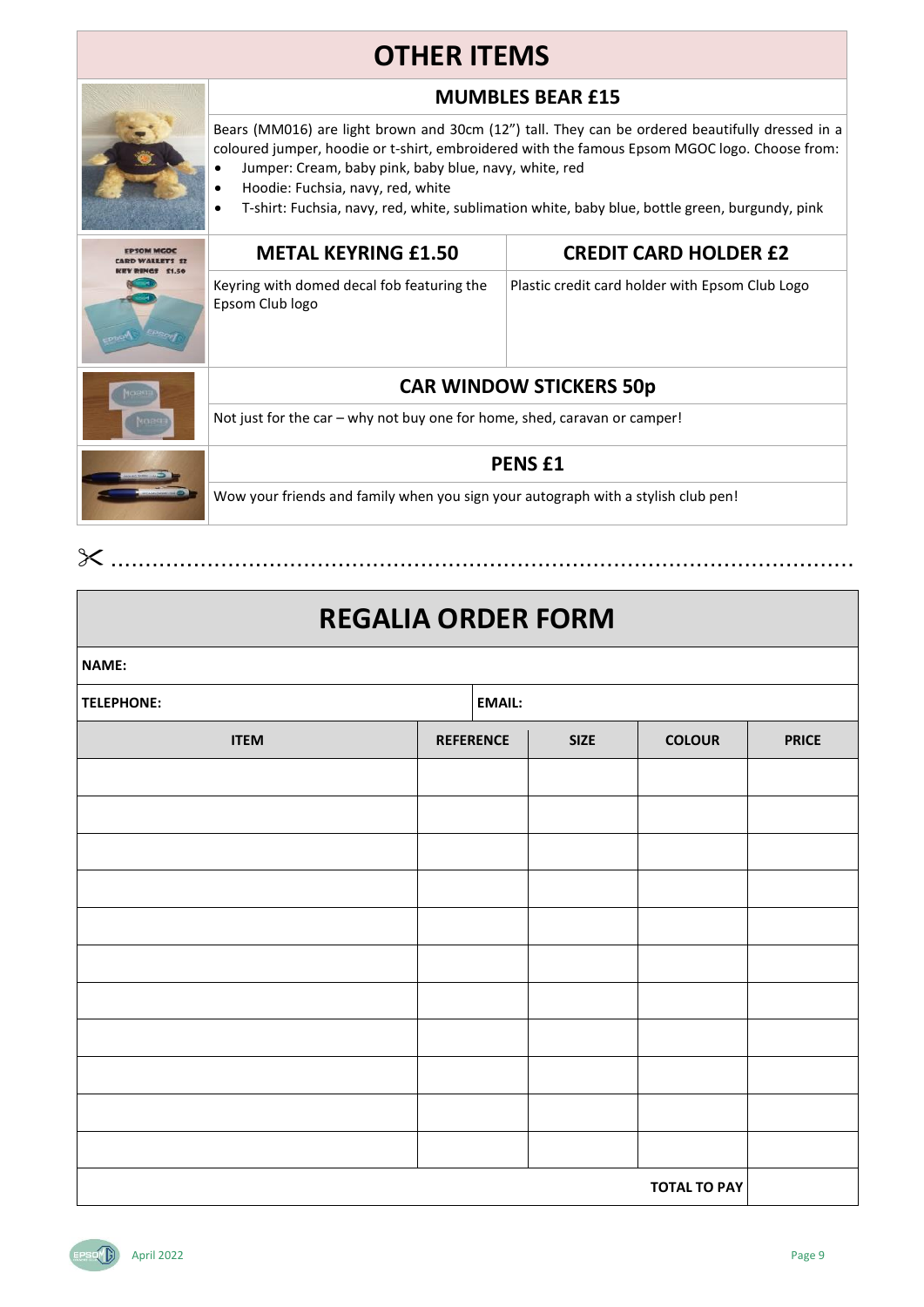### ADS

Private Ads are free to members and will stay in the newsletter for 3 issues unless you request an extension. Contact the Editor - email [kimshros@gmail.com](mailto:kimshros@gmail.com) for entry in the next issue. Inclusion of an advert does not indicate Club endorsement

#### **FOR SALE**

Magnificent 1959 MGA 1600MkI Roadster in stunning Old English white with black interior/white seat piping/wire wheels

Complete fastidious nut & bolt rebuild on powder coated chassis to excellent & original standard. Photographic record. No expense spared and supporting receipts file. Unleaded conversion. All electrical and mechanical components rebuilt providing reliable, carefree, classic MG motoring



Present owner 20 years plus (kept in centrally heated garage) Workshop manual, handbook and other literature included

**Price £29,950**

Rory 07710905521 or roryjmsmith@btinternet.com



Period MGA Fibreglass Hardtop in Black will also become available



 $3/3$ 

Contact Dave on 07510 260235 or 020 8393 4614 - davidgi75@icloud.com gills75@talktalk.net

**FOR SALE 2003 MG TF 135 2003** Monogram Black Olive, Champagne Oxford Leather trim. Colour coded hard top and only one of 16 in this colour in the UK. Mileage 62,275. One careful owner from new. Excellent condition, serviced regularly. MOT October 2021. It's a unique car as there were only 38 TFs painted in Monogram Black Olive, 20 of these went to Australia, two were exported to Germany and the remaining 16 were UK cars Reluctant sale as one of 4 MGs and garage space is needed. **REDUCED TO £3,750**



### Hillbrow  $\sim$  Swanage  $\sim$  Dorset

A three bedroom family holiday home with amazing views of the Purbeck hills. Visit the much loved seaside town with stunning coastline, sandy beach, railway and historical interest. The perfect getaway to relax,<br>explore or walk a stretch of the Jurassic Coast!

For more information please contact Alison & Caroline

www.hillbrowholidays.co.uk

**WANTED - a**ny old fountain pens and related Items as I collect them. Mike 07976 204560 or 020 8942 0554

#### **HOLIDAY APARTMENT IN SOUTHERN CYPRUS**

Modern 2 bedroomed apartment in a small, very quiet complex (30 apartments) with a communal swimming pool and jacuzzi. For photos & info. se[e www.airbnb.co.uk/rooms/19981868](http://www.airbnb.co.uk/rooms/19981868) To **book**, with MGOC Epsom discount, or for further information please contact **Ian Robinson** on 07973 409 175 o[r ian.iwr@mail.com](mailto:ian.iwr@mail.com)